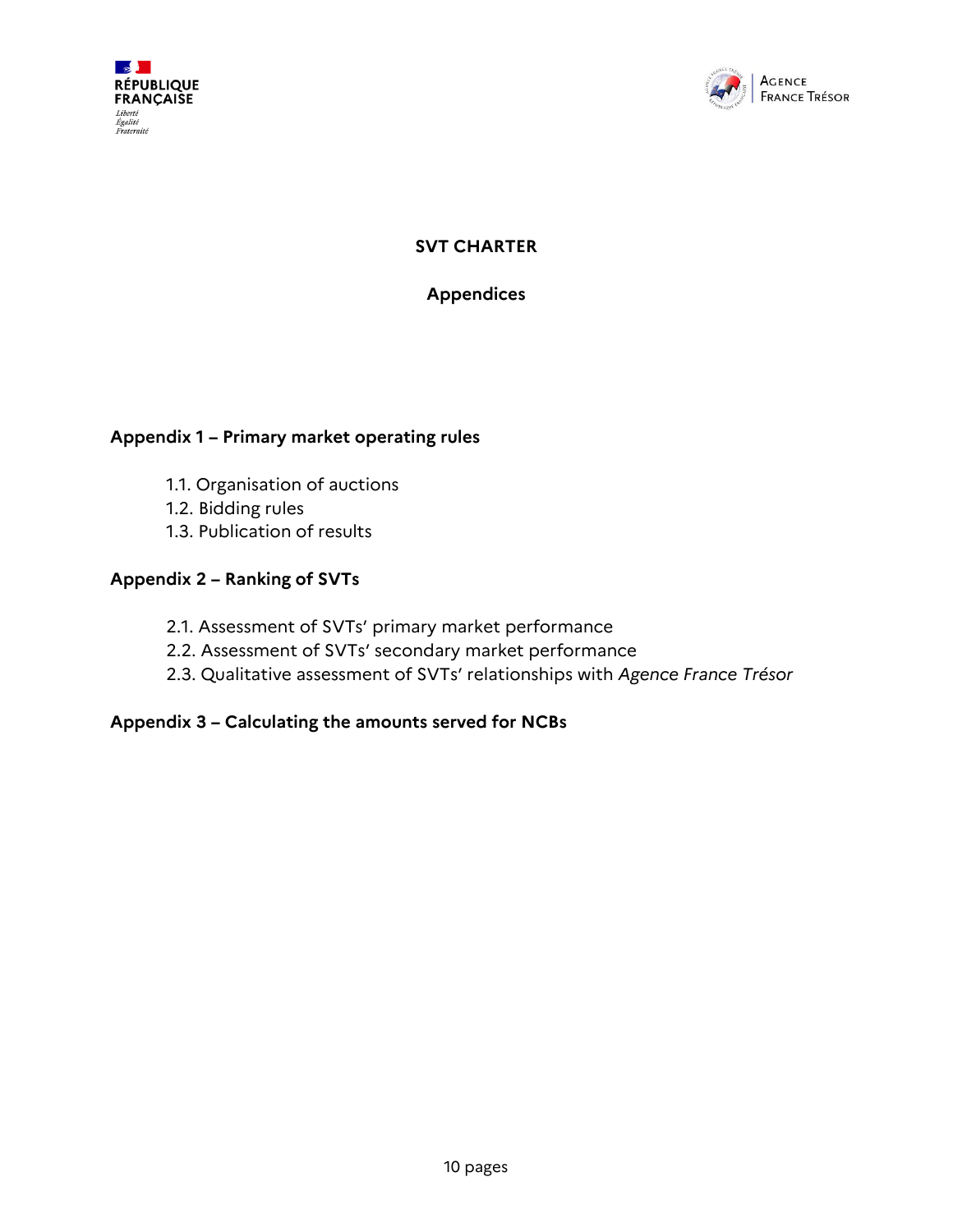# **Appendix 1**

# **Primary market operating rules**

## **1.1 – Organisation of auctions**

#### **1.1.1 – Schedule of regular auctions**

Auctions of long-term OATs are held on the first Thursday of each month at 10:50am.<sup>1</sup> These auctions include long-term fixed-rate OATs.

Auctions of medium-term OATs are held on the third Thursday of each month at 10:50am. They include fixed-rate medium-term OATs.

AFT defines the distinction between medium-term and long-term securities each year in the announcement of the annual borrowing programme.

Auctions of inflation-indexed securities are held on the third Thursday of each month at 11:50am.

The procedures for potential auctions in August and December are specified in the announcement of the annual borrowing programme.

BTF auctions are held each Monday at 2:50pm.

AFT publishes the annual schedule of medium-term and inflation-indexed bond auctions and settlement dates on its website at the beginning of the year.

It publishes the BTF auction schedule and settlement dates for the following quarter on its website at the beginning of each quarter.

#### **1.1.2 – Specific scheduling rules**

l

AFT issues a specific communication when announcements, auctions, NCBs or settlements are scheduled on a day that is a legal holiday in Paris.

Exceptionally, AFT may depart from the announced auction schedule. It may change the monthly auction date or cancel a monthly auction, particularly in the case of a

<sup>1</sup> The times indicated in this paragraph are the cut-off times for SVTs' bids. All times given in these schedules are Paris time.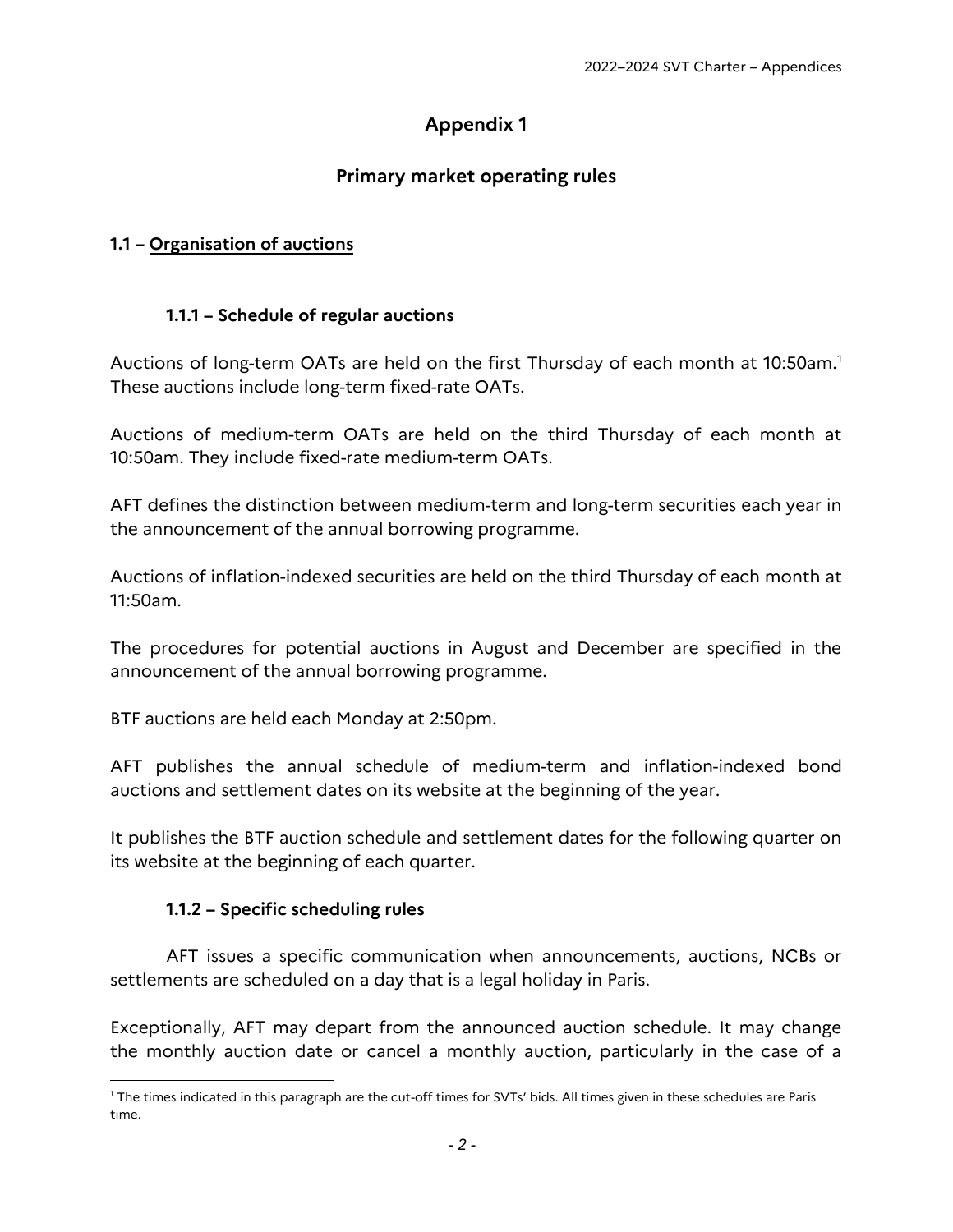syndicated issue.

AFT may hold an additional unscheduled auction of short-term BTFs for cash management purposes. The exceptional auction shall be announced to the market at least one day in advance, and settlement may take place on the following business day.

AFT may change the auction schedule in the course of the year, after consulting the SVTs. In this case, AFT shall announce the new schedule of auctions until the end of the year.

#### **1.1.3 – Announcements made prior to auctions**

BTF auction announcements are made at 11:00am on the Friday before the auction. The announcement includes the list of lines to be issued, the range of amounts to be issued on each line, and the auction and settlement dates.

The same information is given at least one business day in advance in the case of an exceptional BTF auction, as described in 1.1.2.

Details of auctions of fixed-rate or inflation-indexed OATs are announced at 11:00am on the Friday before the auction, regardless of the cut-off time. The announcement includes the list of lines to be issued, a range of possible total amounts to be issued, as well as the auction and settlement dates.

AFT announces auctions with press releases and through the MAITRE auction system. The announcements are featured on the *Agence France Trésor* pages on the main wire services, as well as on AFT's website (see table below).

|                  | <b>OAT LT</b>    | <b>OAT MT</b>    | <b>INFLATION</b> | <b>BTF</b>      |  |  |  |
|------------------|------------------|------------------|------------------|-----------------|--|--|--|
| <b>REUTERS</b>   | ADJUOATLT/       | ADJUOATMT/       | ADJUINFLA/       | ADJUBTF/AUCTBTF |  |  |  |
|                  | <b>AUCTOATLT</b> | <b>AUCTOATMT</b> | <b>AUCTINFLA</b> |                 |  |  |  |
| <b>BLOOMBERG</b> | TREX < GO        |                  |                  |                 |  |  |  |
|                  |                  |                  |                  |                 |  |  |  |
| <b>INTERNET</b>  | www.aft.gouv.fr  |                  |                  |                 |  |  |  |

#### **1.1.4 – Auction procedures**

Bidders send their bids to the *Banque de France*. Except in the event of force majeure, the bids are sent through the MAITRE auction system. If MAITRE is unavailable or if any bidder is unable to connect to it, a back-up procedure for submitting bids is provided.

The *Banque de France* notifies bidders of the practical rules governing auctions.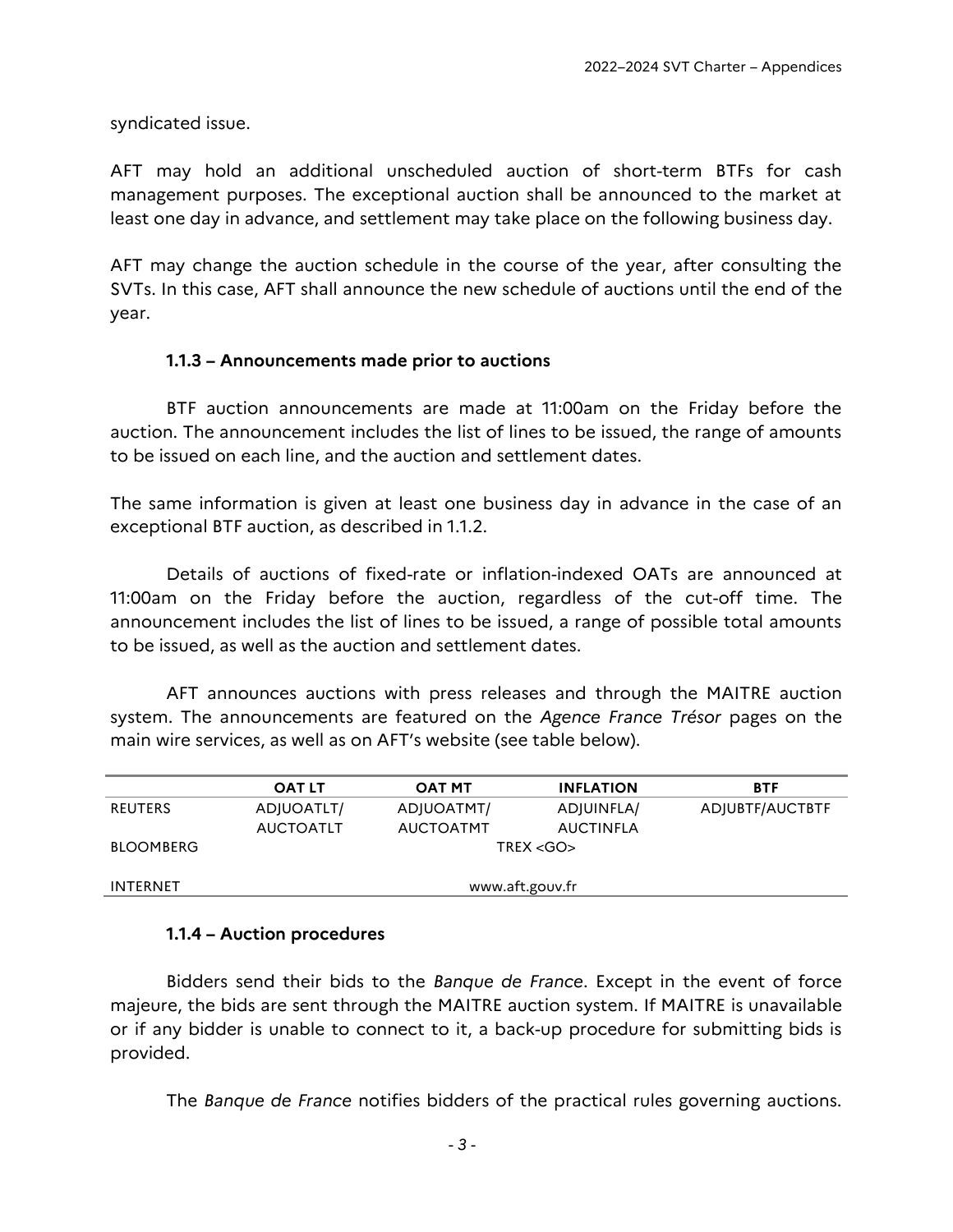There are two types of bids:

- Competitive bids or CBs, which must reach AFT before the cut-off time indicated in 1.1.1. They are served at the bid price/rate using a "Dutch" auction procedure.
- Non-competitive bids or NCBs, which are served according to the calculation procedures explained in Appendix 3.

#### **1.1.5 – Settlement**

As a general rule, settlement for regular auctions takes place two business days after the auction: on the following Thursday for BTFs and on the following Tuesday for other securities (see 1.1.3 for the specific scheduling rules).

### **1.1.6 – Reverse auctions (buybacks of securities through auctions) and exchange auctions**

The terms of reverse auctions and of exchange auctions are determined by AFT after consulting the SVTs.

#### **1.2 – Bidding rules**

#### **1.2.1 – Price dispersion**

Limits are set to avoid excessive concentration of the securities issued in the hands of a few investors, thereby ensuring smooth auctions. **For the first two issues<sup>2</sup> of a new OAT, as well as for all BTF auctions,** the maximum amounts offered at each price (or yield) of the bidding scale are set as follows for each bidder: €1bn for BTFs, €600m for fixed-rate OATs and €300m for floating-rate OATs.

This rule does not apply to additional auctions of short-term BTFs held for cash management purposes as described in 1.1.2.

#### **1.2.2 – Disclosure requirement for successful bidders**

Any institution obtaining more than 40% of the issued volume on an individual line (not including NCBs) must notify AFT. The bidder shall reveal the identity of its main customers to AFT or the SVT's business rationale if the SVT intends to retain a significant share of the volume purchased.

Rules 1.2.1 and 1.2.2 above are set as parameters of the MAITRE auction system.

l

<sup>2</sup> Auctions or syndicated issues.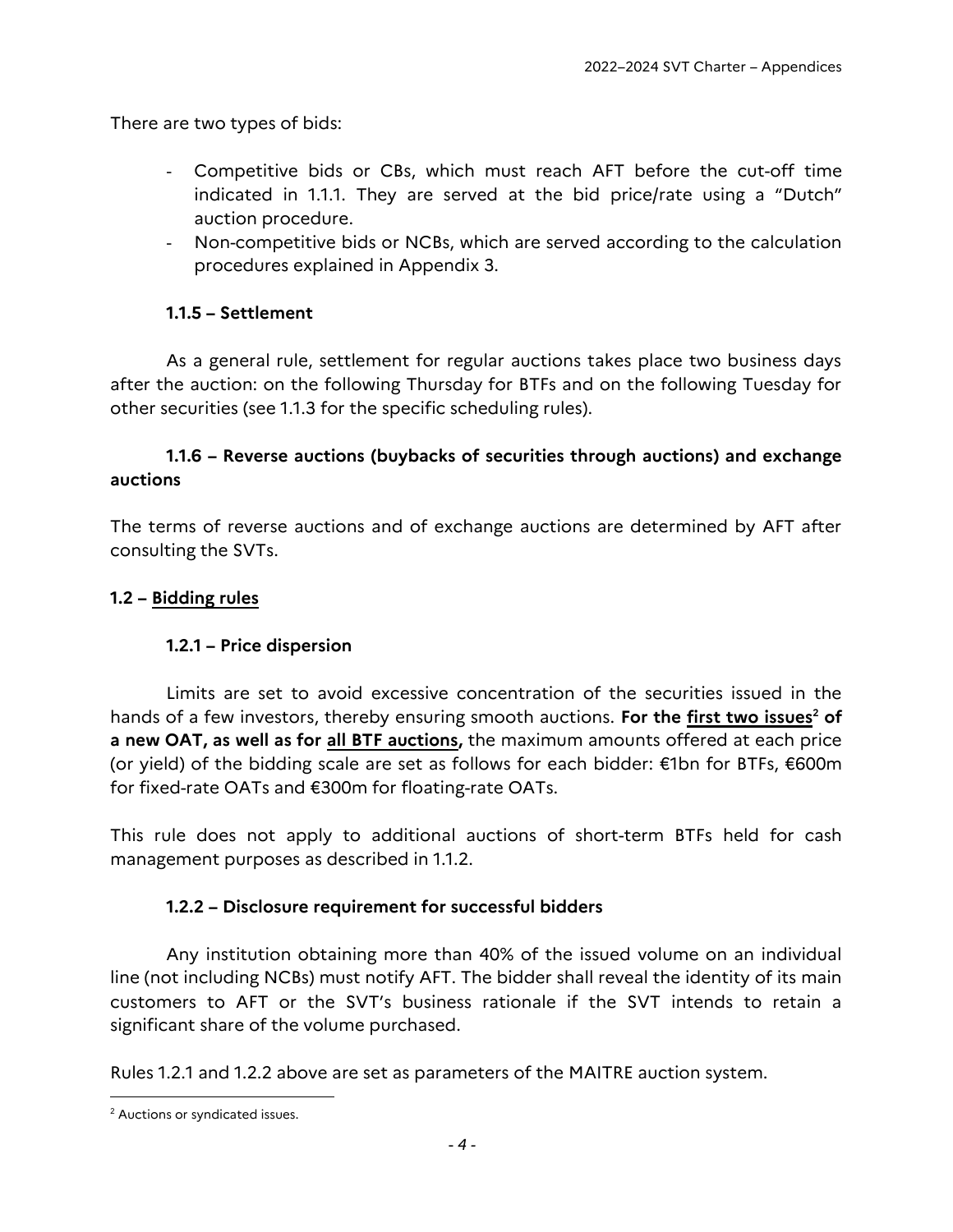#### **1.2.3 – Disclosure requirement for customer orders**

SVTs shall provide an anonymous list of customer orders for par value amounts in excess of the thresholds set out below. SVTs shall specify the size and price of each order.

The disclosure thresholds are:

- $-$  €200m for BTFs
- €100m for fixed-rate OATs
- €25m for inflation-indexed OATs

#### **1.3 – Publication of results**

AFT publishes the results as soon as practicable after the cut-off time. The results include at least the following data for each line:

- Bid volume
- Amounts issued
- Limit price (or limit rate for BTF auctions)
- Percentage served at limit price (or limit rate for BTF auctions)
- Weighted-average yield
- Weighted-average price (except for BTF auctions)

AFT publishes the results simultaneously through the various financial information systems referred to in paragraph 3 of 1.1.1

AFT communicates anonymous bidding results to bidders through MAITRE. Apart from this, within each institution, these results may only be disseminated, on a strictly confidential basis, to the SVT manager, to the manager in charge of trading in French Treasury securities, to the head of legal affairs and to the compliance officer, and to their respective teams if they are involved in the matter AFT is the only institution authorised to disclose this information to other persons.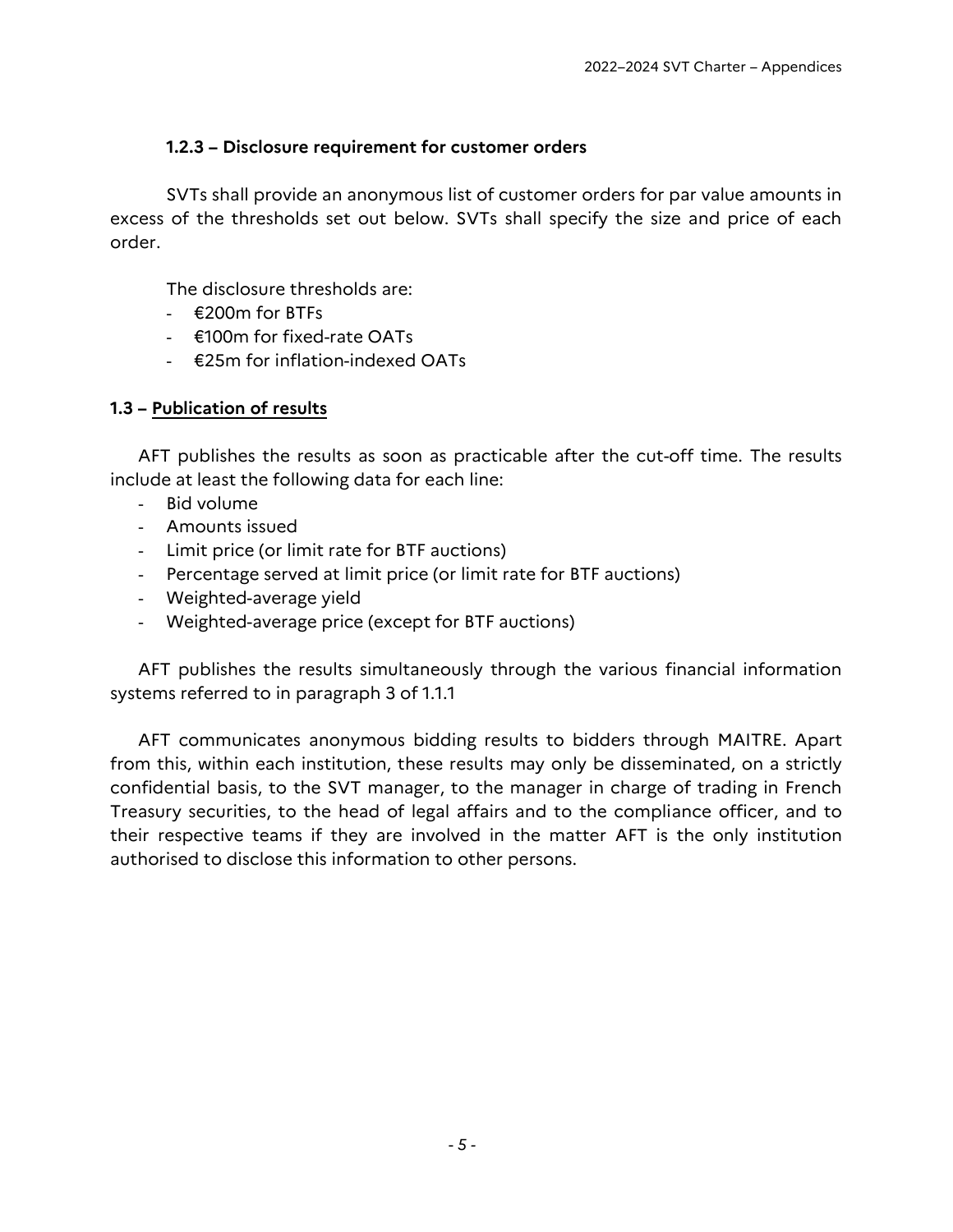# **Appendix 2**

# **Ranking of SVTs**

The ranking of SVTs is obtained by adding up the points attributed for results in three areas:

- SVTs' primary market performance (40 points in total)
- SVTs' secondary market performance (30 points in total) assessed on the basis of three sets of figures: overall volumes handled by the SVT on the secondary market, volumes handled with end customers and volumes handled in relation to specific products (repos, OATs and OATs linked to a price index, strips)
- Quality of the service provided by the SVTs (30 points in total), assessed from three standpoints: operational quality, quality of advice, and closeness and stability of the relationship with AFT

Points are attributed to the SVTs in proportion to their actual market share (primary or secondary market operations) or reconstituted market share (qualitative assessment). For instance, an SVT having a 5% share of the primary market will obtain 2 points (5% of 40 points) for the primary market component.

The method for awarding points, as well as the weighting coefficients, may be reviewed at any time by AFT and the SVTs.

#### **2.1 – Assessment of SVTs' primary market performance (40 points)**

Operations on the primary market are assessed on the basis of the SVTs' market share in auctions and over-the-counter buyback operations. Each SVT's rating corresponds to 40 times the weighted market share obtained at auctions and buybacks. The market share is measured out to four decimal places. Weighting coefficients for auctions and over-the-counter buybacks factor in the duration of the benchmark securities for the relevant maturity range.

The weighting coefficients are as follows:

For BTFs and OATs (excluding inflation-indexed bonds):

| Residual | <5   | 5 mos.   1 to 3   3 to 5   5 to 7   2 |            |            |            | 7 to      | 8.5 to   12 to                    | 18 to | 25 to $\vert$ | >35 |
|----------|------|---------------------------------------|------------|------------|------------|-----------|-----------------------------------|-------|---------------|-----|
| maturity | mos. | to 1 vr 1                             | <b>vrs</b> | <b>vrs</b> | <b>vrs</b> | $8.5$ yrs | 12 yrs   18 yrs   25 yrs   35 yrs |       |               | vrs |
| Coeff.   | 0.50 |                                       |            |            |            |           |                                   |       |               | 36  |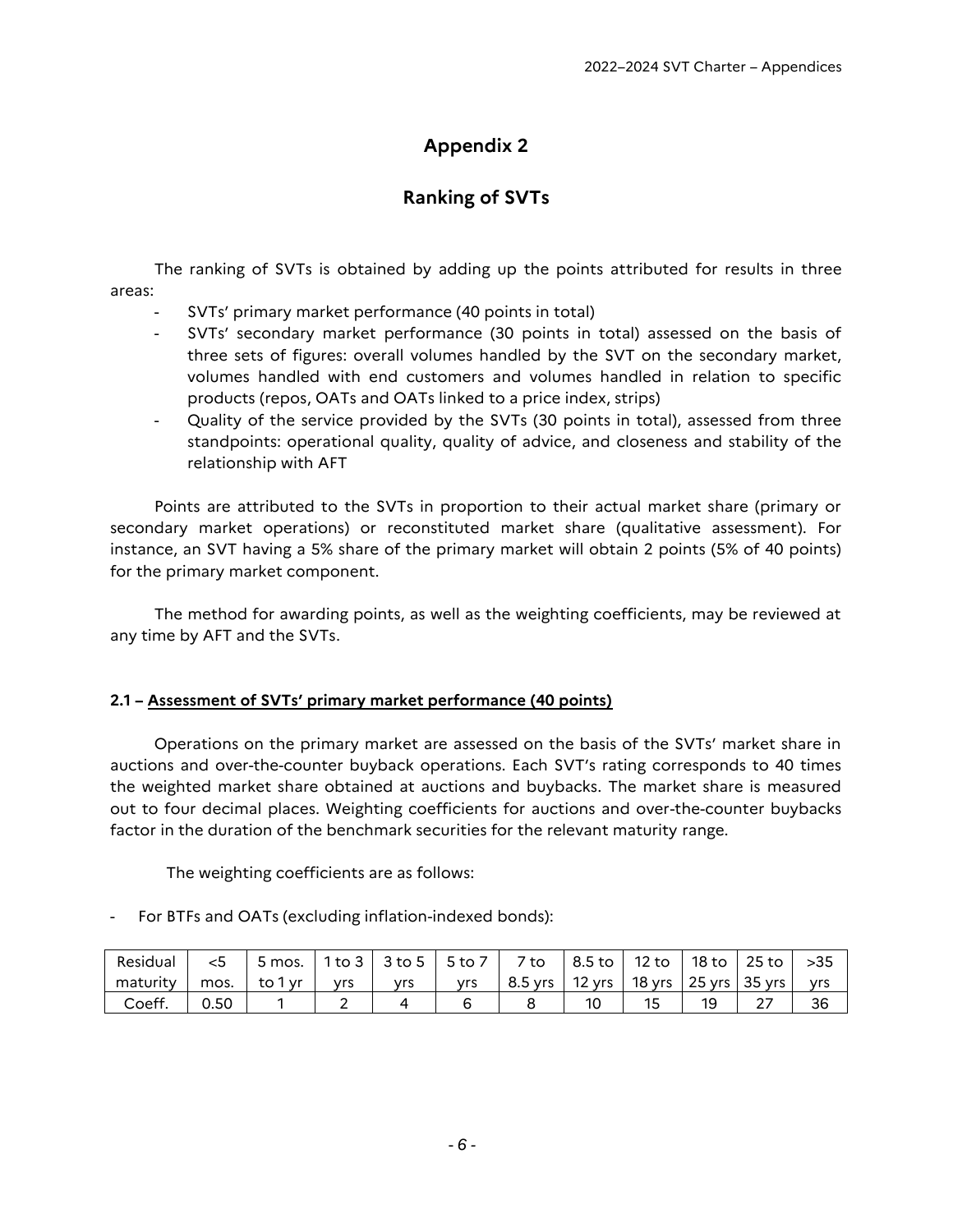- The coefficients in the above table are multiplied by 1.5 for floating-rate products:

| Residual $\vert$ <3 yrs $\vert$ 3 to 5 $\vert$ 5 to 7 $\vert$ 7 to 8.5 $\vert$ 8.5 to $\vert$ 12 to $\vert$ 18 to $\vert$ >25 |     |     |     |        |                                |      |
|-------------------------------------------------------------------------------------------------------------------------------|-----|-----|-----|--------|--------------------------------|------|
| maturity                                                                                                                      | vrs | vrs | vrs |        | 12 yrs   18 yrs   25 yrs   yrs |      |
| Coeff.                                                                                                                        |     |     |     | $22.5$ | $28.5$                         | 40.5 |

For an exchange auction, unless otherwise specified by AFT, the weighted market share is determined by the par value acquired by the SVT, multiplied by a coefficient equal to the absolute value of the difference between the coefficients above applied to the bond issued and to the bond bought back. $3$ 

#### **2.2 – Assessment of SVTs' secondary market performance (30 points)**

This assessment relies on the statistical data SVTs provide in the harmonised European format, plus the report on repo transactions.

The following are not considered and are therefore assigned a weighting equal to 0:

- Purchase and sale transactions made through auctions and OTC buybacks with AFT, which are taken into account in the primary market ranking
- Syndicated transactions

l

On the other hand, repo transactions with AFT are considered for the secondary market performance assessment.

A total of 30 points are attributed to the SVTs for their secondary market operations. The points are awarded to the SVTs according to their performance in each of the segments in the table below:

| <b>SEGMENT</b>          | <b>POINTS AWARDED</b> |
|-------------------------|-----------------------|
| Fixed-rate bonds        | 19.5 points           |
| Inflation-indexed bonds | 6 points              |
| <b>Strips</b>           | 1.5 points            |
| Repos                   | <b>3</b> points       |

The points awarded to an individual SVT are determined by multiplying its market share on each segment, rounded to two decimal places, by the number of points assigned for such segment. This market share is a weighted average, where the weighting coefficients depend on the maturity and nature of the security and on the counterparty.

Market share for purchases and sales of OATs, inflation-indexed OATs and BTFs is calculated using a weighted average per maturity, with the following weighting coefficients:

 $3$  For example, the coefficient for an exchange of fixed-rate securities with respective maturities of 4 years and 30 years is 23 (difference between 27 and 4) and the coefficient for an exchange of fixed-rate securities with respective maturities of 26 and 30 years is 0 (difference between 27 and 27).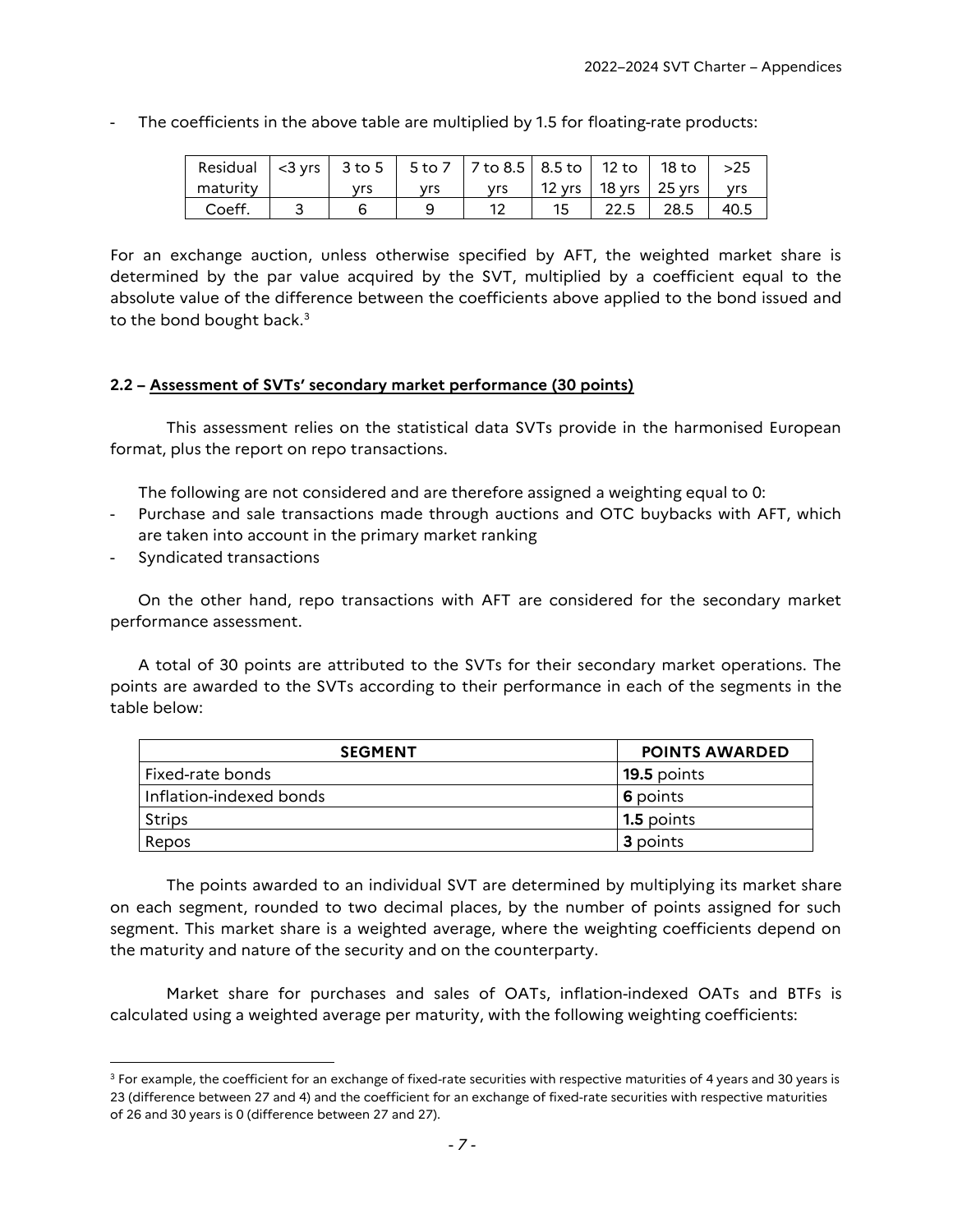| Residual           | $<$ 5 | 5    |            |     |            | 1 to 3   3 to 5   5 to 7   7 to 8.5   8.5 to   12 to |        |    | 18 to                    | 25 to 1 | $>35$ |
|--------------------|-------|------|------------|-----|------------|------------------------------------------------------|--------|----|--------------------------|---------|-------|
| maturity           | mos.  | mos. | <b>Vrs</b> | yrs | <b>yrs</b> | <b>Vrs</b>                                           | 12 yrs |    | 18 yrs   25 yrs   35 yrs |         | yrs   |
|                    |       | to 1 |            |     |            |                                                      |        |    |                          |         |       |
|                    |       | vr   |            |     |            |                                                      |        |    |                          |         |       |
| Maturity<br>coeff. | 0.50  |      |            | 4   | 6          | 8                                                    | 10     | 15 | 19                       | 27      | 36    |

#### Coefficients are as follows for strips:

| Residual | $<$ 5 | 5    |     |            |            | 1 to 3   3 to 5   5 to 7   7 to 8.5   8.5 to   12 to   18 to   25 to |                                   |    |    |    | $>35$ |
|----------|-------|------|-----|------------|------------|----------------------------------------------------------------------|-----------------------------------|----|----|----|-------|
| maturity | mos.  | mos. | yrs | <b>yrs</b> | <b>Vrs</b> | <b>yrs</b>                                                           | 12 yrs   18 yrs   25 yrs   35 yrs |    |    |    | yrs   |
|          |       | to 1 |     |            |            |                                                                      |                                   |    |    |    |       |
|          |       | vr   |     |            |            |                                                                      |                                   |    |    |    |       |
| Maturity | 0.50  |      |     | 4          | 6          | 8                                                                    | 10                                | 15 | 21 | 30 | 42    |
| coeff.   |       |      |     |            |            |                                                                      |                                   |    |    |    |       |

Finally, transactions where the counterparty is an end customer ("customer" in the harmonised European format) are assigned a coefficient equal to 2.5 times the coefficient assigned to interdealer transactions.

|        | End customer          | Interdealer         |
|--------|-----------------------|---------------------|
|        | counterparty          | counterparty        |
| Coeff. | Maturity coeff. x 2.5 | Maturity coeff. x 1 |

For repo transactions: total volume of transactions by the SVT divided by the total transaction volume for the month.

#### **2.3 – Qualitative assessment of SVTs' relationships with AFT (30 points)**

An SVT's operational quality, quality of advice and the closeness of its relationship with AFT are assessed on the basis of the criteria defined in the table below. All of these criteria correspond to undertakings provided for in the charter governing relationships between AFT and the SVTs.

Operational criteria are rated from 0 to 3 or 4. A rating of 2 corresponds to standard service. The advisory services criteria are rated from 0 to 2 or 3. A rating of 1 corresponds to standard service. A negative rating of 1 point may be assessed if serious problems exist.

The closeness and stability of the relationship are attributed a compound rating of 0 to 10 based on the criteria in the table below.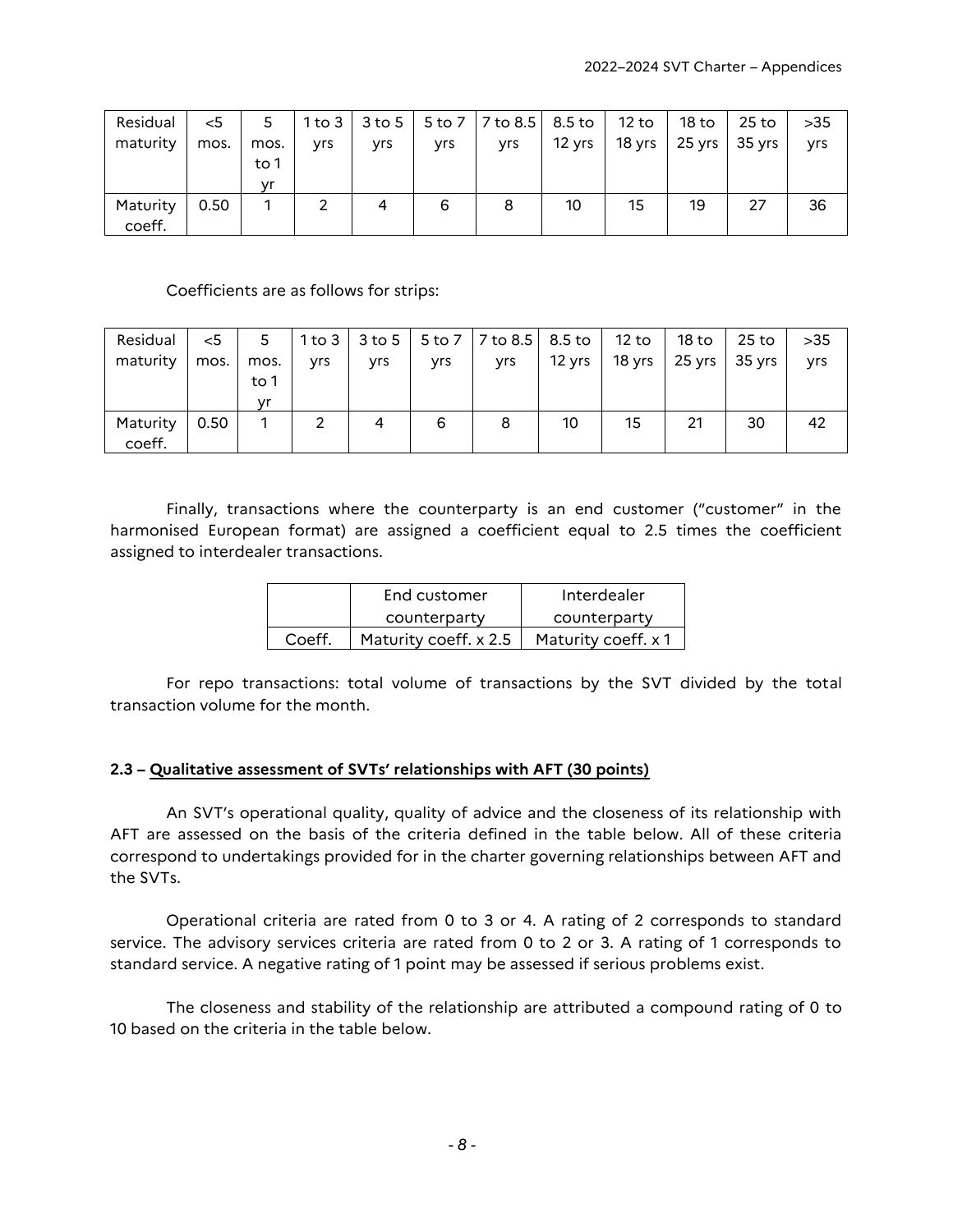| Indicators                 | Criteria                                                   | Rating          | Relevant<br>charter item |
|----------------------------|------------------------------------------------------------|-----------------|--------------------------|
| Operational<br>quality:    | Smooth primary market operations (advice,   /4             |                 | $A-1-a,b,c)$             |
| contribution to the secure | security, bidding)                                         |                 |                          |
| operation of the market    | Diversity of market-making activity on the                 | /4              | $A-2$                    |
| for government securities  | secondary market                                           | /3              | $B-1-b)$                 |
| and financing              | Security of settlement                                     |                 |                          |
| Quality<br>of<br>advice:   | Market information and analysis<br>$\sim$                  | /3              | A-3-a) $/$ C-1           |
| contribution to improving  | Operational research/modelling                             | $\sqrt{2}$      | $A-3-b)$                 |
| AFT<br>central<br>and      | Economic research                                          | $\sqrt{2}$      | $A-3-b)$                 |
| government policies        | Sales (communication concerning French)                    | $\overline{12}$ | $A-4$                    |
|                            | Treasury securities/commitment of sales                    |                 |                          |
|                            | personnel)                                                 |                 |                          |
| Closeness and stability of | Quality and stability of contacts at all<br>$\blacksquare$ | /10             | $A-5/$<br>$B-1-a$ ) /    |
| the relationship with AFT  | levels; professional conduct; presence in                  |                 | $B-2$                    |
|                            | France and contribution to finance industry                |                 |                          |
|                            | projects; advising AFT on strategic projects               |                 |                          |